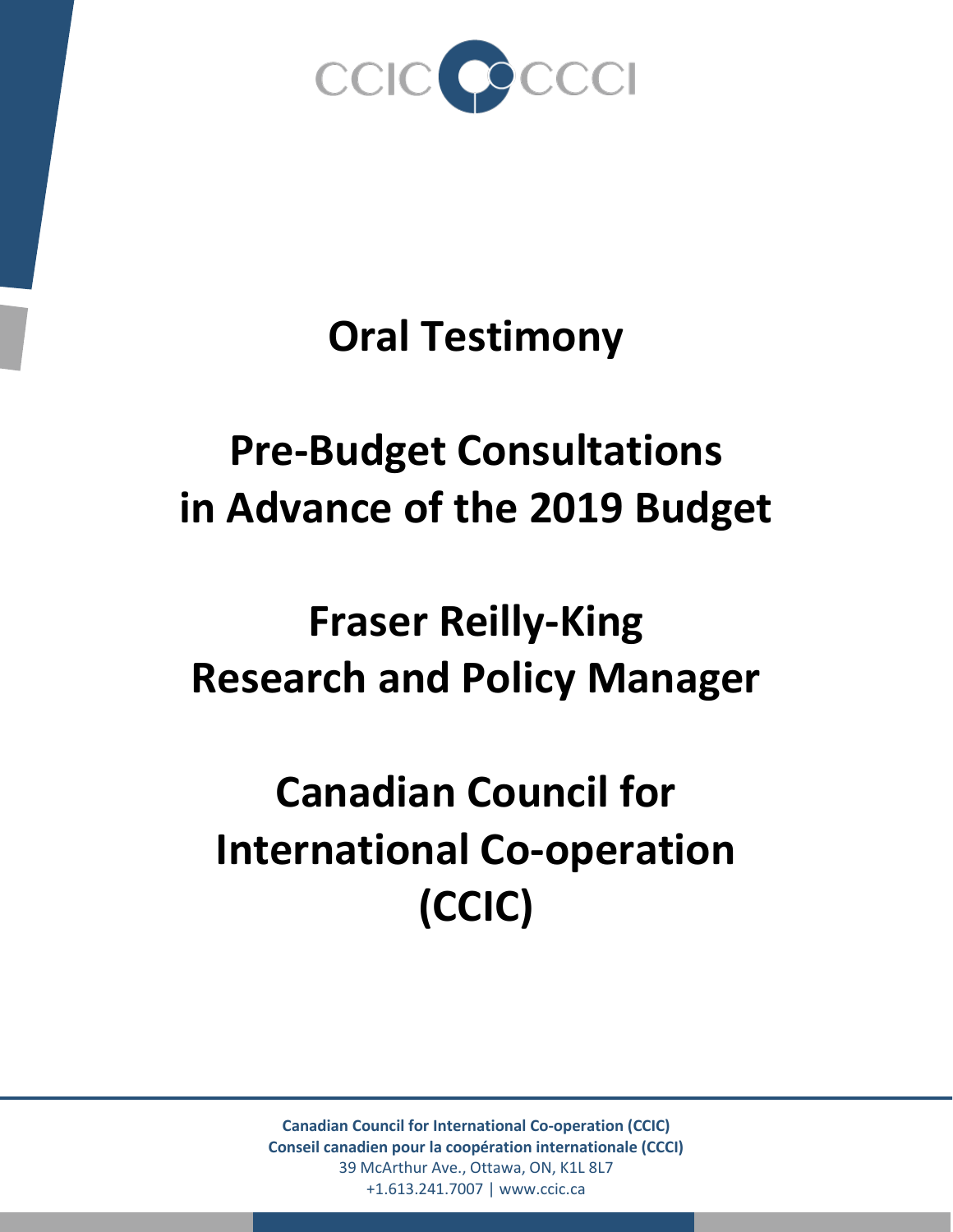

Members of the Committee:

Thank you for the invitation to testify today. I am pleased to have the opportunity to present on behalf of the Canadian Council for International Co-operation (CCIC).

CCIC is Canada's national coalition of civil society organizations working to end global poverty and promote social justice and human dignity for all. Our 80-plus members include many of Canada's leading international development and humanitarian assistance organizations.

Today I want to present on three core themes:

First, the relationship between a more competitive economy and a more sustainable society.

Second, the key role charities play in both the economic and societal success of Canada.

And third, how Canada can apply increased growth to build Canadian leadership in global sustainable development.

First of all, in terms of building a competitive economy and sustainable society, Budget 2019 represents an opportunity for the Government of Canada to increase Canada's competitiveness by creating enhanced conditions for sustainable economic growth and tackling inequality – following recommendations highlighted in the Alternative Federal Budget, including investing in First Nations infrastructure, closing tax loopholes and tackling tax evasion, investing in child-care and promoting a rapid and just transition to a low-carbon economy – in line with G7 commitments in 2016 and 2018.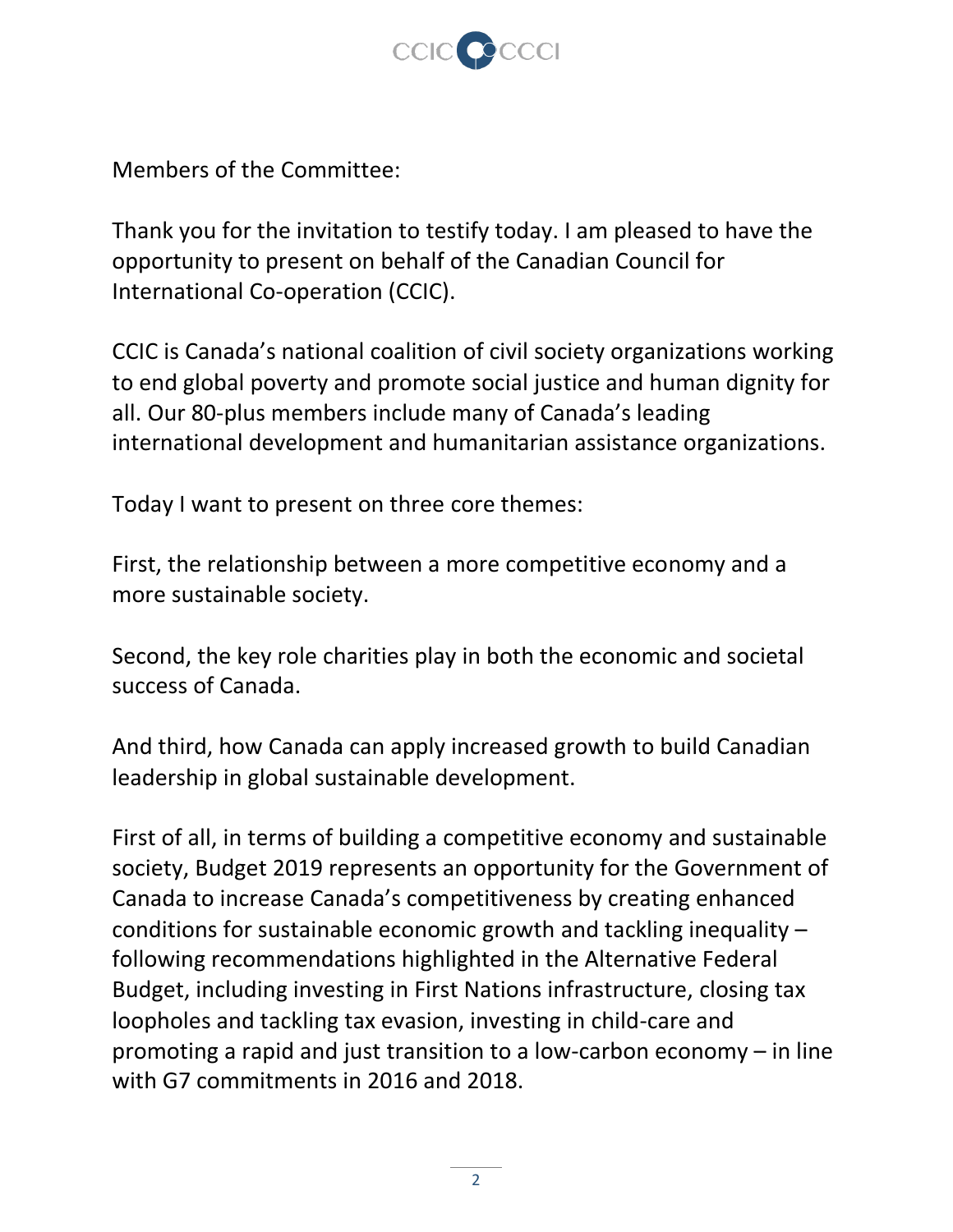

To complement these policies, we recommend that the Government launch a national commission to generate a comprehensive, costed, whole-of-Canada action plan to align government policy with the Sustainable Development Goals, and establish a coherent whole-ofgovernment framework of indicators for meeting and measuring Canada's SDG priorities at home and abroad. We are pleased that Budget 2018 established an SDG Unit and resources to support this work. We now need to get the work done.

Secondly, the government's support for growth extends to all sectors of the economy, including the charitable sector.

Canada's charities employ approximately two million Canadians and represent \$135 billion or 8.1% of GDP. Moreover, they are a core element of Canada's national identity – contributing to our society as well as our economy. When Canadian charities do well, we all do well.

CCIC therefore recommends that the government implement the first three recommendations of the independent [Consultation Panel on the](https://www.canada.ca/en/revenue-agency/services/charities-giving/charities/resources-charities-donors/resources-charities-about-political-activities/report-consultation-panel-on-political-activities-charities.html)  [Political Activities of Charities,](https://www.canada.ca/en/revenue-agency/services/charities-giving/charities/resources-charities-donors/resources-charities-about-political-activities/report-consultation-panel-on-political-activities-charities.html) namely legislative and regulatory reforms by the Canada Revenue Agency to enable charities to contribute to dialogue on and development of public policy.

We further recommend that the government engage Canadian charities in a dialogue to modernize Canada's regulatory and legislative framework for the charitable sector.

Thirdly, sustainable economic growth is more than an end in itself  $-$  it is also an opportunity to advance transformative change at home and abroad. Budget 2019 should use the benefits of current and future economic growth to enhance Canada's global leadership in sustainable development and humanitarian assistance, and its global reputational and competitive advantage.